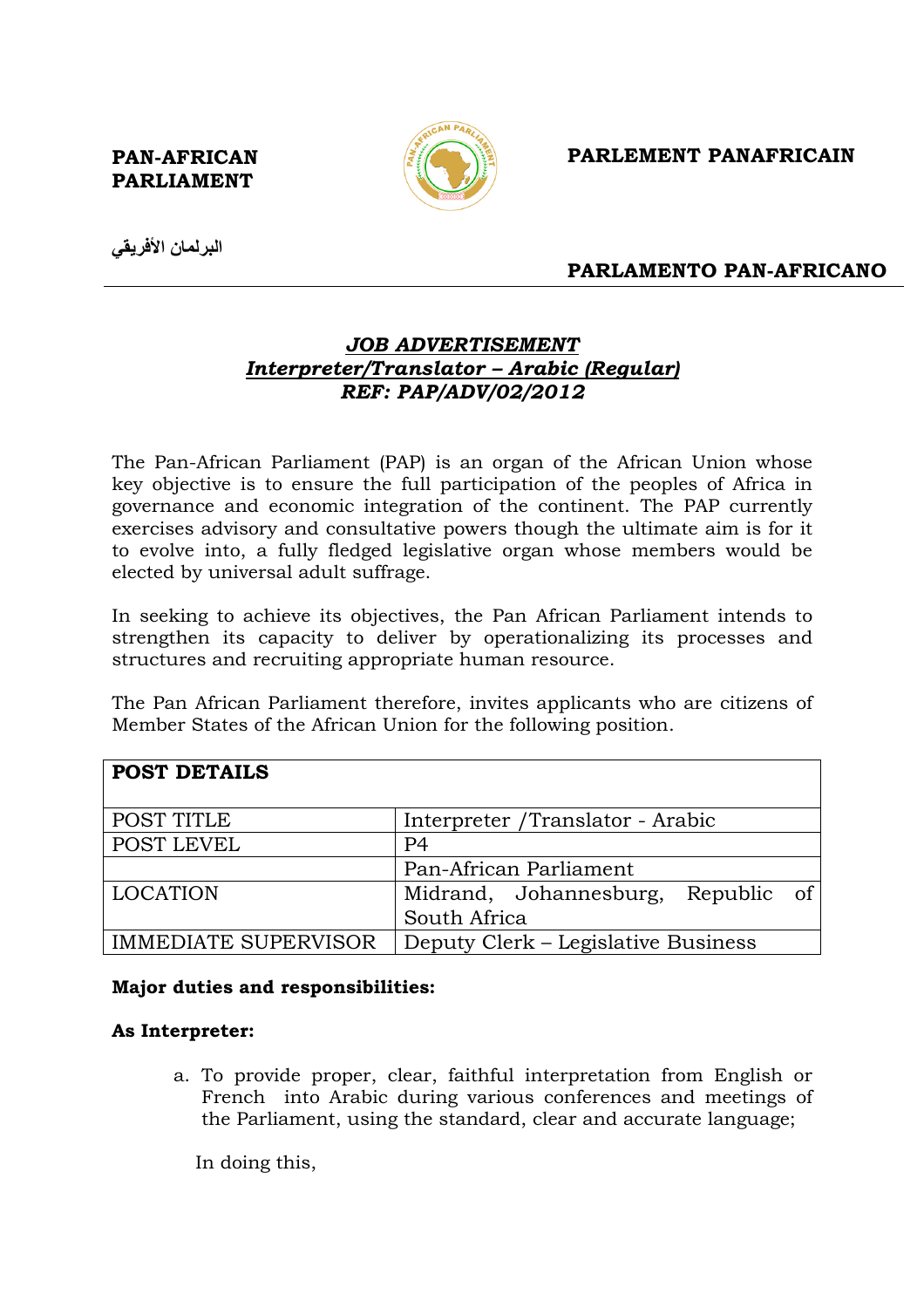- check appropriate references to ensure exact understanding and use of PAP technical terminologies;
- consult colleagues, specialized technical dictionaries/ glossaries;
- Keep abreast with developments in the language field, both in the source and target languages, by compiling and regularly up-dating specific terminologies, phrases, acronyms and special expressions in order to widen the stock of vocabulary with the aim of enhancing skill and ability;
- b. Help develop terminology /lexicons of the PAP;
- c.Provide consecutive interpretation, when required, during audiences and of statements at conferences, meetings, discussions, etc;

### **As Translator**

a. To translate properly documents, primarily from English or French language into Arabic, ensuring the highest standard of accuracy, and maintaining the spirit, context, quality, technical language and nuances of the original version, using precise, clear and proper terminology;

### To do this work, the translator shall:

- Check appropriate sources of reference;
- Keep abreast with developments in both the source and target languages by up-dating specific terminologies, phrases, special expressions, lexicons and acronyms in order to expand vocabulary and enhance skills;
- Regularly consult colleagues, authors of texts and specialised technical dictionaries/ glossaries, data banks etc..;
- Propose terminology materials for the PAP terminology.

**3. Educational Qualifications:** Applicants must have at least a Bachelors Degree in Languages, and a professional qualification from a recognised school of Interpretation /Translation.

4. Work experience: Applicants must have at least 8 years of progressively relevant working experience in Interpretation and Translation in an institution or International meetings on diverse issues. Applicants must be able to type and produce their work independently.

#### 5. Other relevant skills:

- Professionalism:
- Excellent interpersonal skills:
- Excellent communication skills;
- Ability to work under pressure;
- A good knowledge of a third AU working language would be an added advantage;
- Knowledge of ERP SAP is desirable;